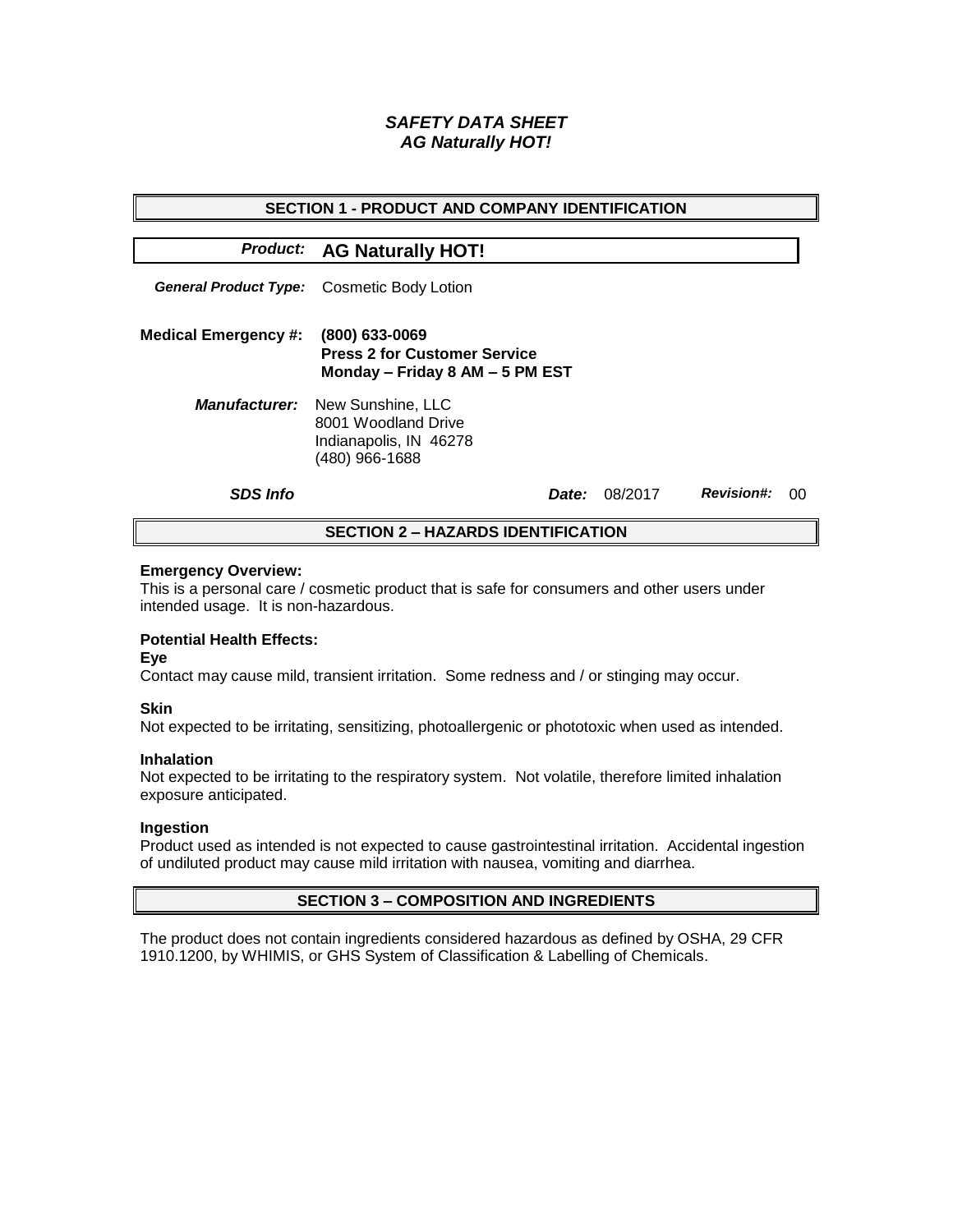# **SECTION 4 – FIRST AID MEASURES**

### **Eye**

Thorough rinsing for 15 – 20 minutes is recommended. If irritation persists, contact a physician.

### **Skin**

Discontinue use of product. Apply cold compresses to affected areas to relieve discomfort. If discomfort persists, contact a physician.

#### **Inhalation**

If respiratory irritation occurs, remove individual to fresh air.

### **Ingestion**

Accidental ingestion of product may require medical attention. In case of accidental ingestion dilute with water. Do not induce vomiting. If discomfort persists, contact a physician.

### **SECTION 5 – FIRE FIGHTING MEASURES**

**Extinguishing Media:** Use chemical foam, dry chemical, carbon dioxide or water. **Explosion Hazard:** Not applicable.

**Fire Fighting Info:** Contact emergency personnel. Use self-contained breathing apparatus and protective gear, if large quantities of product are involved. Hazardous decomposition products may be released. Thermal degradation may produce oxides of carbon and / or nitrogen, hydrocarbons and / derivatives.

# **SECTION 6 – ACCIDENTAL RELEASE MEASURES**

### **Procedures for Spill / Leak Clean-up:**

**Household Settings:** Absorb liquid and scrub the area. Dilute with water until surface is no longer slippery.

**Non-Household Settings:** Use safety glasses if splash hazard exist. Use gloves and other protective clothing to prevent skin contact.

### **SECTION 7 – HANDLING AND STORAGE**

#### **Precautions for Safe Handling:**

**Household Settings:** Avoid contact with eyes.

**Non-Household Settings:** No unusual handling or storage requirements. Storage in large quantities (warehouse) should be in a well-ventilated, cool area.

### **Conditions for Safe Storage:**

**Household Settings:** Normal household storage.

**Non-Household Settings:** No unusual handling or storage requirements. Storage in large quantities (warehouse) should be in a well-ventilated, cool area.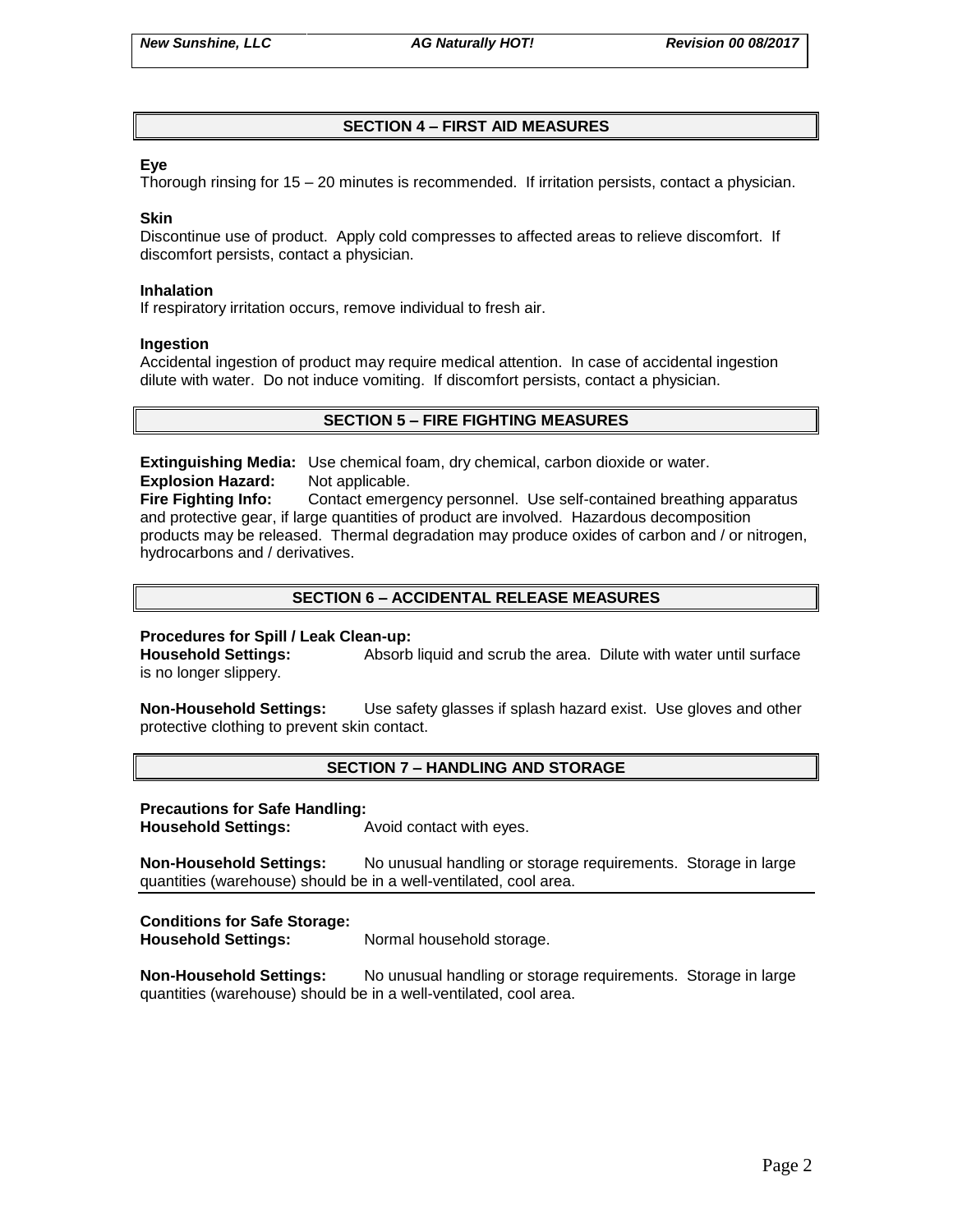### **SECTION 8 – EXPOSURE CONTROLS / PERSONAL PROTECTION**

**Household Settings:** This is a personal care / cosmetic product that is safe for consumers and other users under normal and reasonably foreseen use.

**Non-Household Settings:** Use safety glasses if splash hazards exist, use gloves and other protective clothing to prevent skin contact. Always follow good hygienic work practices. Avoid prolonged contact with skin and clothing.

### **SECTION 9 – PHYSICAL AND CHEMICAL PROPERTIES**

Physical State Viscous liquid body lotion. Appearance Various colored viscous liquid.<br>
Odor Color Color Fragrant. Odor Threshold Not available pH 3.5 – 7.5 Melting Point/Freezing Point Not Applicable Boiling Point  $>212$  F / 100 C Flash Point  $>212$  F / 100 C Evaporation Rate Not Applicable Flammability Not Applicable Upper/Lower Flammablilty Not Applicable Vapor Pressure Not Applicable Vapor Density Not Applicable Relative Density Not Available Specific gravity at 25C Not available. Solubility in water at 20C Slightly Insoluble<br>
Partition coefficient
Subsetted Not Applicable Partition coefficient<br>
Auto-iginition Temp<br>
Not Applicable Auto-iginition Temp Decomposition Temp Not Available Viscosity 20,000 – 150,000 cps. Volatile % Complies with Federal and State VOC regulations.

#### **SECTION 10 – STABILITY AND REACTIVITY**

**Other Recommendations:** None

**Conditions to Avoid:** No applicable information has been found.

#### **SECTION 11 – TOXICOLOGICAL INFORMATION**

This is a personal care / cosmetic product that is safe for consumers and other users under intended and reasonably foreseeable use.

| <b>Chronic Effects:</b> | Finished product is not expected to have chronic health effects.          |  |  |  |  |
|-------------------------|---------------------------------------------------------------------------|--|--|--|--|
| <b>Target Organs:</b>   | No adverse health effects on target organs expected for finished product. |  |  |  |  |
| <b>Carcinogenicity:</b> | Finished product is not expected to be carcinogenic.                      |  |  |  |  |
|                         | NTP: No<br>IARC: No<br>OSHA: No                                           |  |  |  |  |

#### **SECTION 12 – ECOLOGICAL INFORMATION**

The product ingredients are expected to be safe for the environment at concentrations predicted under normal use and accidental spill scenarios.